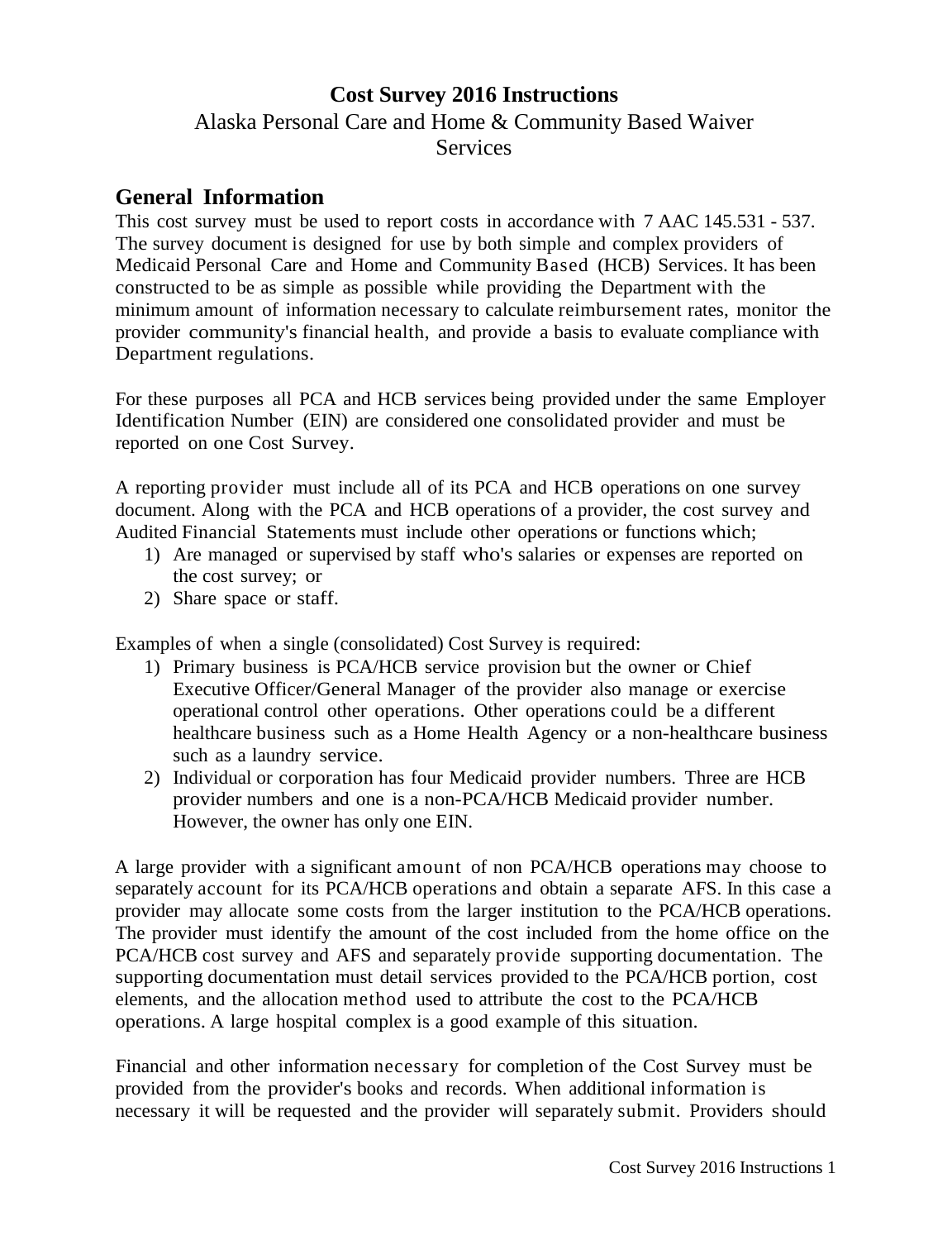review the requirements of 7 AAC 145.531 through 7 AAC 145.537 prior to completion of the survey.

The Cost Survey utilizes natural expense classifications and common terminology in the industry and is self- guiding to a large extent. The forms reflect the accounting requirements of 7 AAC 145.531 and also provide some direction for completion of the survey. The provider should consult these instructions if the survey forms are not sufficiently clear.

Survey document worksheets have been designed to capture adequate data from both large and complex institutions as well as small providers. Smaller providers may utilize only a small amount of the reporting space available on these forms. **Data entry areas are shaded in green.** Please note that the shaded areas will not fax well.

An Annual Cost Report includes:

- 1) Completed *Cost Survey, 2016* document with all worksheets:
	- a. Certification Worksheet, signed by the chief executive officer
	- b. Expense Worksheet: Required only when a full cost report called, at least every four years.
	- c. Revenue and Statistics Worksheet
	- d. Home Office Worksheet: Required only when a full cost report called, at least every four years.
	- e. Related Party Worksheet: Required only when a full cost report called, at least every four years.
	- f. Buildings Worksheet: Required only when a full cost report called, at least every four years.
- 2) Audited Financial Statements (AFS);
- 3) Post audit working trial balance; and
- 4) Reconciliation of the post audit working trial balance to the Expense Worksheet of the Cost Survey.
- 5) Worksheets, documentation, or other support necessary to explain variances between amounts reported on the cost survey and the requirements found in 7 AAC 145.531 through 7 AAC 145.537 must be included.

# **Certification Worksheet**

Provider Business Name, Provider Name:Provide the name of the Business and the provider's name in the green shaded boxes.

Provider Administrative Information:Provide the business' contact information in the green shaded box. This information includes: the administrative (business) address, phone number, a contact email address, website address, Taxpayer ID (Employer Identification Number - EIN and Medicaid provider ID(s). Some providers will not use all of the lines; however the additional information ensures proper provider identification and contacts.

Report Period: Indicate the provider's fiscal year end date of the year being cost surveyed (Month, day, and year).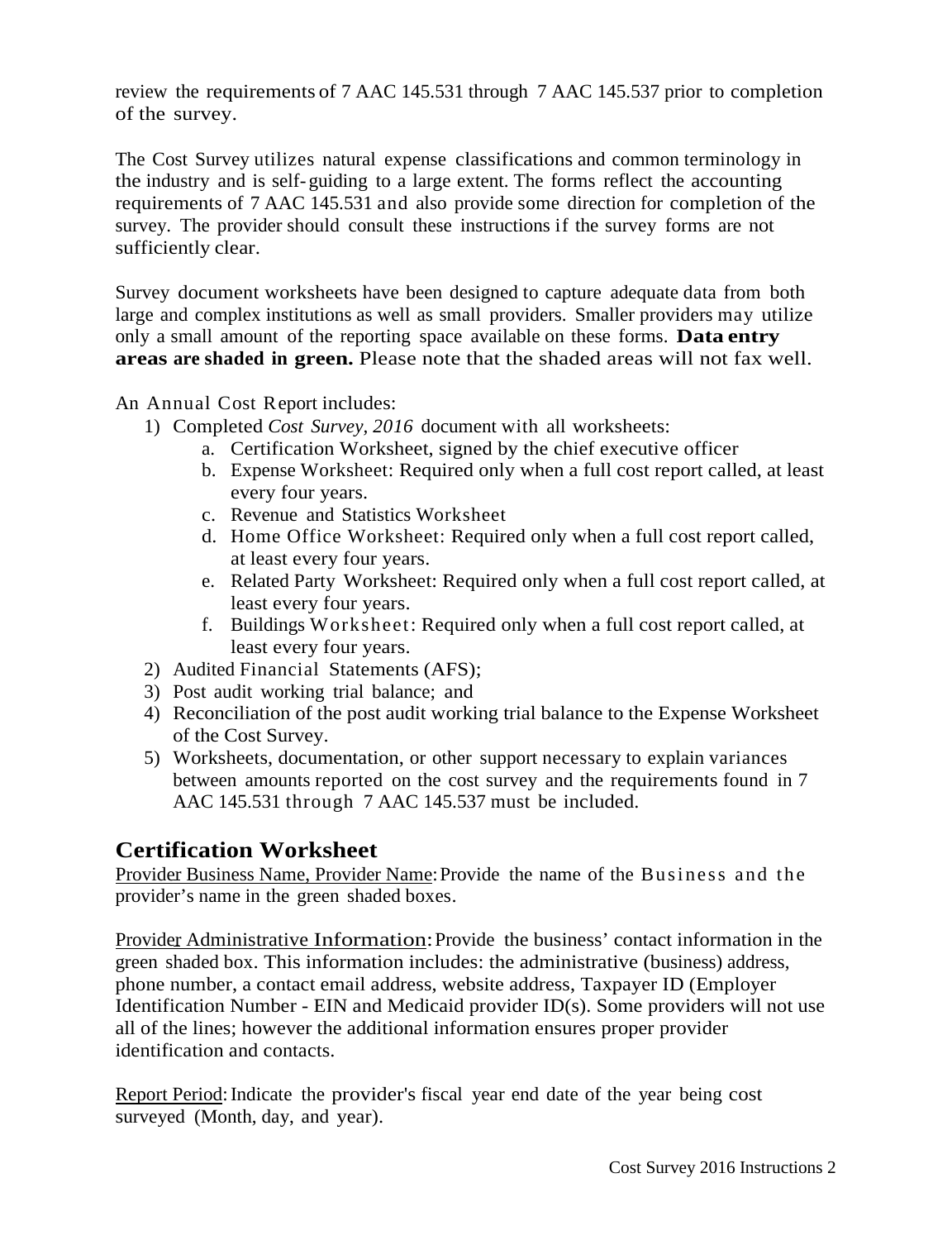Certification by Chief Executive Officer: After reviewing the information in the completed cost survey the Chief Executive Officer must certify by signing and dating.

# **Expense Worksheet**

In this worksheet provider expenses are reported. All expenses of the consolidated business are reported. Expenses are reported under four sections:

- 1) General Service Costs
- 2) Direct Care Costs -Waiver Services
- 3) Direct Care Costs -Other Waiver Services: Care Coordination, PCA, and Assisted Living
- 4) Other Healthcare and Non-Healthcare Costs

In the right hand column of the worksheet enter the amount of the expense related to the functional area and expense classification. The total reported costs must tie to the Audited Financial Statements (AFS). If the provider must include or exclude expenses in order to comply with the regulatory requirements, support must be submitted to explain the difference.

### **General Service Costs**

Lines 1 through 4: Report the costs of administering the provider's operations on lines 1 through 4. These costs are allowable costs that apply to the general operations of the business or benefit the organization as a whole. These costs have been incurred for the overall general, executive, and administration of the organization and do not relate solely to any particular service or operation of the provider. They cannot be readily identified with the provision of Waiver Services. Examples of general service expenses include but are not limited to:

- Accounting staff wages and benefits
- Building rent
- Consulting expenses
- Corporate management wages and benefits (such as for the chief executive officer and support staff)
- Depreciation on office equipment
- Home Office Costs or management fees
- Human Resources staff wages and benefits
- Insurance
- IT staff wages and benefits
- Legal staff wages and benefits
- Office supplies
- Outside audit fees
- Subscriptions
- Utilities of administrative space

Lines 5 - 10: Building(s) and Maintenance. These costs include depreciation, rent, lease, maintenance, and repair. The provider may choose to report **all** of the providers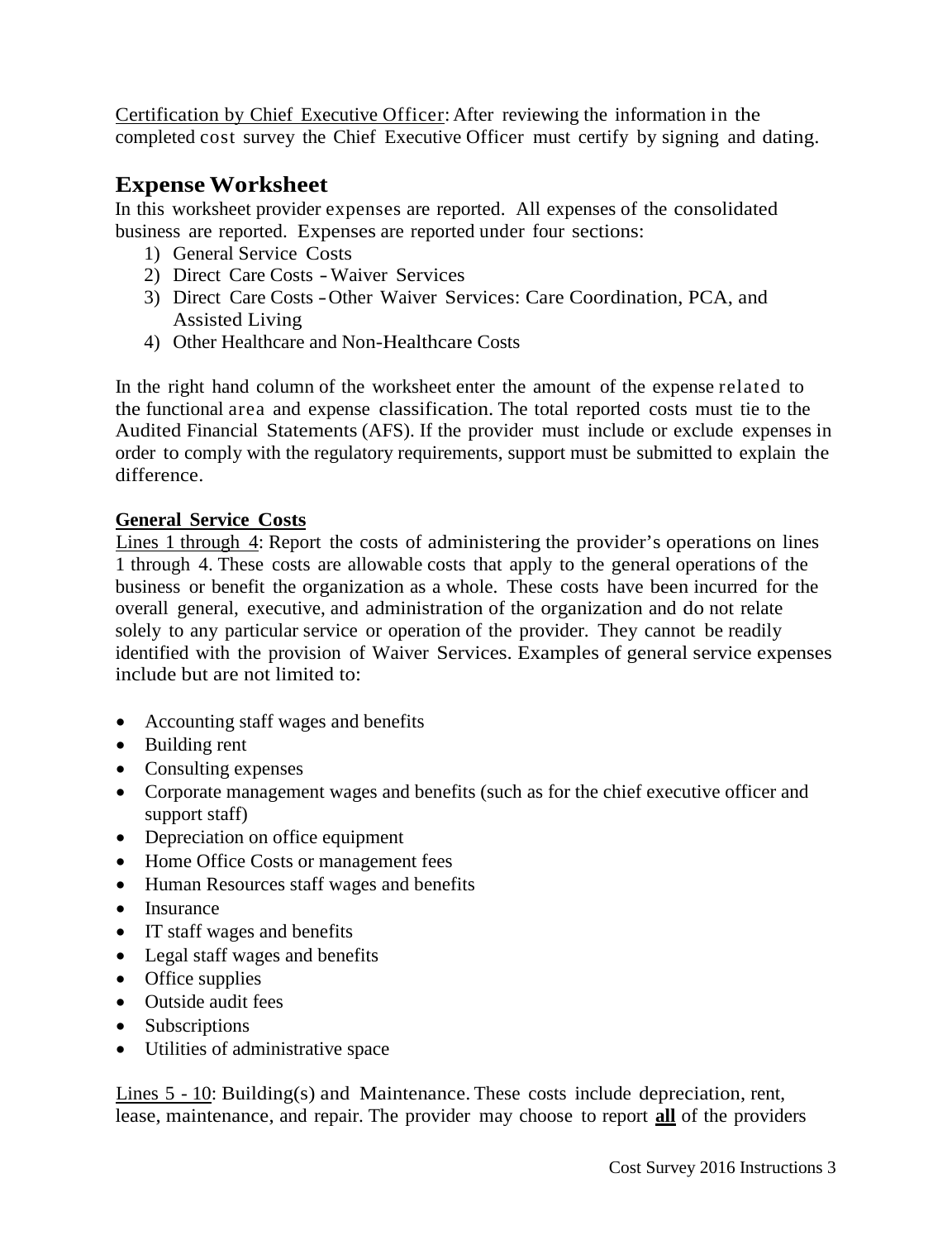Building and Maintenance costs on lines 8, 9, and 10 **or** it may choose to separately track and report these costs by function or cost center identified on the worksheet (direct assignment). A blending of reporting methods is not allowable.

Example: An organization with \$300,000 of expense in buildings and maintenance for the provider's operations may choose to report the entire amount on lines 8, 9 and 10 **or** it may choose to track and report the \$300,000 by each area of usage. General Service Costs \$60,000 (lines 5-7); Group Home \$150,000 (line 44); Respite- Per Diem \$50,000 (line 80); and Other- Healthcare \$40,000 (line 116).

**NOTE:** Costs from lines 1 through 10 will be allocated (distributed) to other cost areas in order to determine the complete cost of each service by the Department of Health and Social Services.

Lines 11 through 20: Non-Covered costs. Report on these lines costs that are not covered by the PCA and Home and Community Based programs.

1) Items listed in 7 AAC 145.533 are reported on these lines. Costs are **allowable costs** if they are **reasonable**, **necessary**, and **related to the service** provided.

**Note:** Please review this list before completing the cost survey. Most common examples include gifts, donations, fund raising, and entertainment. Examples include but are not limited to**:** Birthday party décor, cakes, and gifts are a non-covered cost.

- 2) All of the costs related to the provision of grant funded services should be reported on line 17.
- 3) Line 20 "All Other" will be used to report all costs that do not meet the reimbursable requirements of 7 AAC 145.533 and not individually listed in lines 11-19, except for those costs that are reported in the "Other" sections on lines 113-120 and those costs that are reported in the "Care Coordination" or "Residential Supported Living" sections on lines 97-112.

#### Direct Care Costs – Waiver Services and PCA

Direct care costs are those which may be identified by individual Waiver Service in the sense that, if the Medicaid Service did not exist, the expense would not be incurred. Direct care costs can be identified specifically with a particular service activity. These include the expense of staff that provides the service and any related supplies.

Direct care costs reported here include the expenses for providing the service to both Medicaid and Non-Medicaid recipients. If an expense applies to two service areas or more the provider may allocate (distribute) the cost to each service area based upon its records supporting usage.

Example: A provider purchases food for \$100 and makes 100 meals. The provider does not keep separate expense records for the two services. 75 of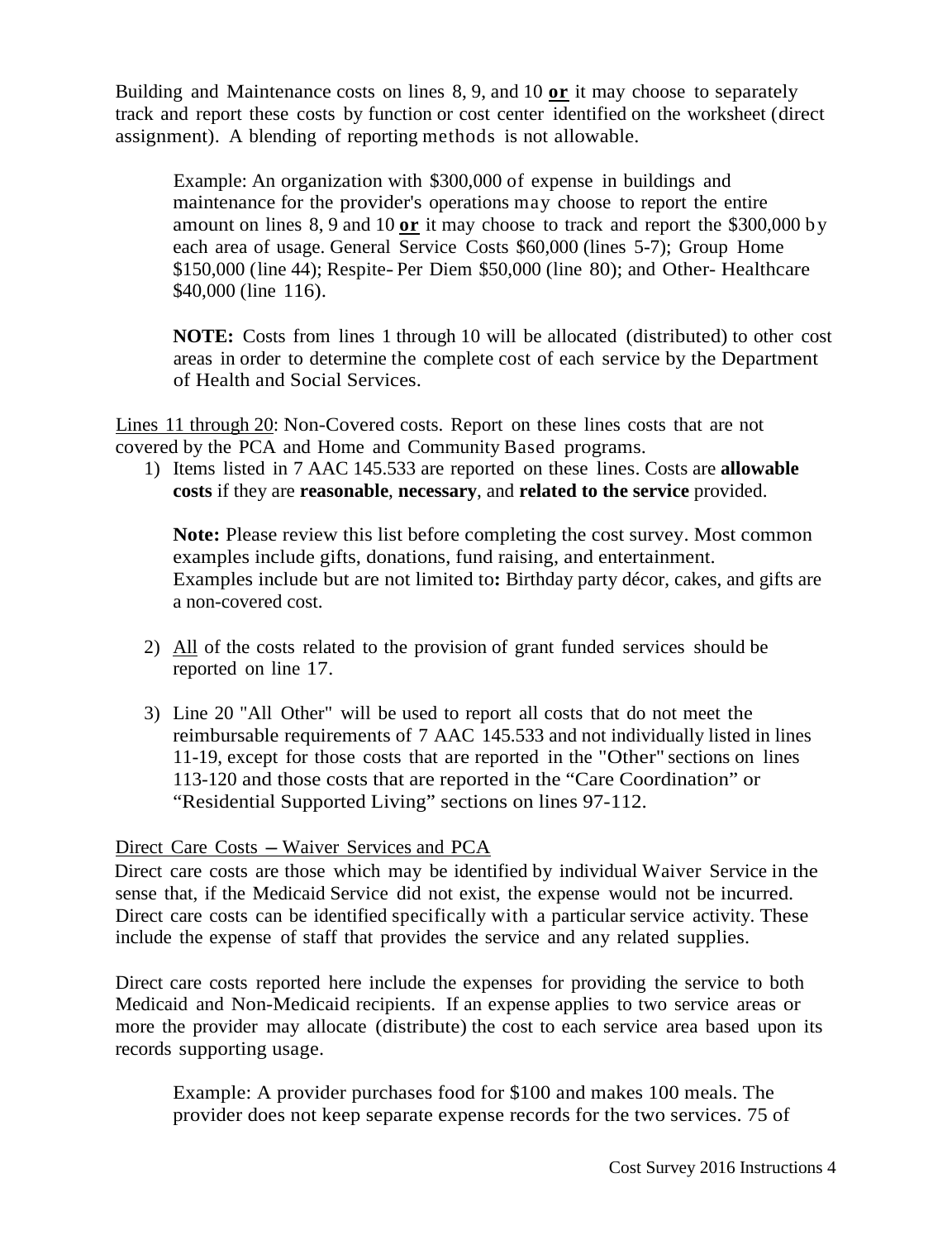those meals are congregate and 25 are home delivered. A provider may allocate \$75 (3/4 of the total expense) to congregate meals and \$25 (1/4 of the total expense) to delivered.

#### *Wages*

Wages includes compensation made to employees or contractors for service provided.

### *Fringe Benefits*

Fringe benefits include both mandatory and discretionary fringe benefits. Mandatory benefits include but are not limited to: Social Security withholdings, Medicare withholdings, unemployment insurance premium payment, and worker's compensation. Discretionary benefits include but are not limited to life insurance, pensions, vacation, holidays, and sick leave. Benefits would also include health insurance premiums as well as living space provided to direct care staff in residential settings in which the direct care staff does not pay rent or pays less than fair market value for rent.

### *Program Support*

Program support costs are expenses that are neither direct care nor administrative. These activities are essential to the direct service occurring and are program specific. Program support costs can benefit more than one program and can be allocated to the benefiting programs using a reasonable and equitable basis. Examples of program support cans include but are not limited to salary and benefits for supervisors of direct service workers, direct care worker training, vehicle costs for direct service workers and their supervisors, background checks, program supplies, furnishings used for the program space (if applicable).

### *Building/Maintenance*

Building and Maintenance expenses include but are not limited to rent, mortgage interest payments, property insurance, depreciation, utilities and repairs.

Lines 21 through 88: These lines are used to report the expenses that are directly related to the provision of Home and Community Based Waiver services. Expenses must be reported by the appropriate service type.

Example: T he direct care costs associated with Group Home Habilitation (T2016, T2016 TG) must be reported on lines 41 through 44.

Note: Line 44 (Buildings and Maintenance) should only be used if the provider is NOT reporting all Building and Maintenance expense on lines 8, 9, and 10.

### **Personal Care Assistant (PCA) Direct Care Cost**

Lines 89 through 92: These lines are used to report the expenses that are directly related to the provision of Personal Care Assistant services.

Note: Line 92 (Buildings and Maintenance) should only be used if the provider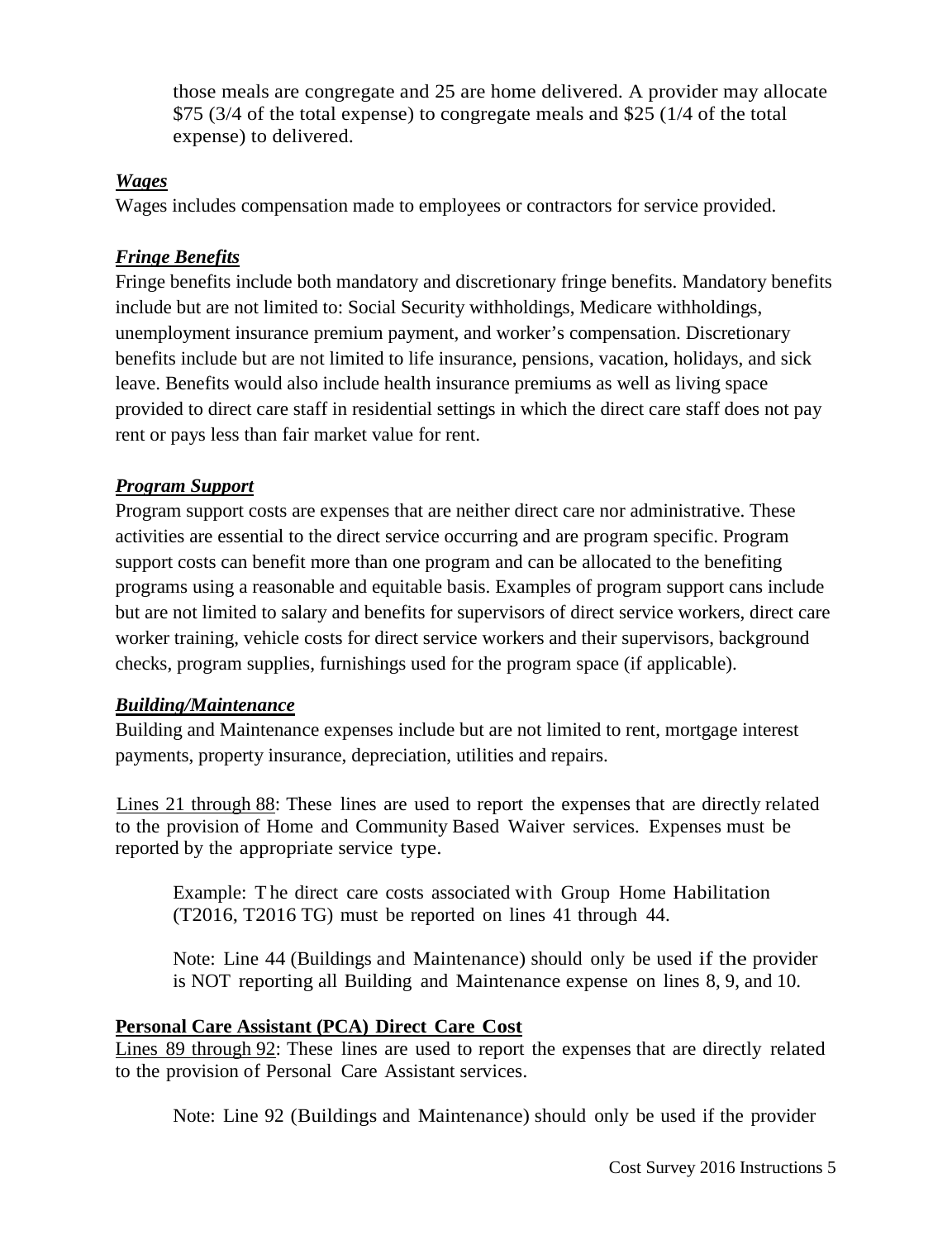is NOT reporting all Building and Maintenance expense on lines 8, 9, and 10.

#### **Care Coordination Direct Care Cost**

Lines 93 through 96: These lines are used to report the expenses that are directly related to the provision of Care Coordination services.

Note: Line 96 (Buildings and Maintenance) should only be used if the provider is NOT reporting all Building and Maintenance expense on lines 8, 9, and 10.

#### **Residential Supported Living Direct Care Cost**

Lines 97 through 108: These lines are used to report the expenses that are directly related to the provision of Residential Supported Living.

Note: Lines 100, 104, and 108 (Buildings and Maintenance) should only be used if the provider is NOT reporting all Building and Maintenance expense on lines 8, 9, and 10.

#### **Other — Healthcare (non-PCA/Waiver)**

Lines 109 through 112: These lines are used to report direct expenses of non-PCA/Waiver healthcare services. Any costs associated to Waiver clients and related to SME, Private Duty Nurse, or Environmental Modifications should also be reported here.

Note: Line 112 (Buildings and Maintenance) should only be used if the provider is NOT reporting all Building and Maintenance expense on lines 8, 9, and 10.

Example - Provider may also provide Physical Therapy, Home Health, Private Duty Nursing, SME, or other healthcare service that is not subject to the requirements of 7 AAC 145.531 through 7 AAC 145.537. General Service costs for these centers are reported in lines 1 through 7.

#### **Other — Non-Healthcare**

Lines 113 through 116: These lines are used to report direct expenses of all other expenses. These are related to other operations of the provider that were not reported above. These are non-healthcare and not subject to the requirements of 7 AAC 145.531 through 7 AAC 145.537. General Service costs for these centers are reported in lines 1 through 7. Only direct expenses are reported here.

Note: Line 116 (Buildings and Maintenance) should only be used if the provider is NOT reporting all Building and Maintenance expense on lines 8, 9, and 10.

Total expenses must tie to the provider's Audited Financial Statements and Working Trial Balance. If expenses do not agree between the forms, documentation must be provided to explain/support the differences. Each expense account should have a corresponding revenue account.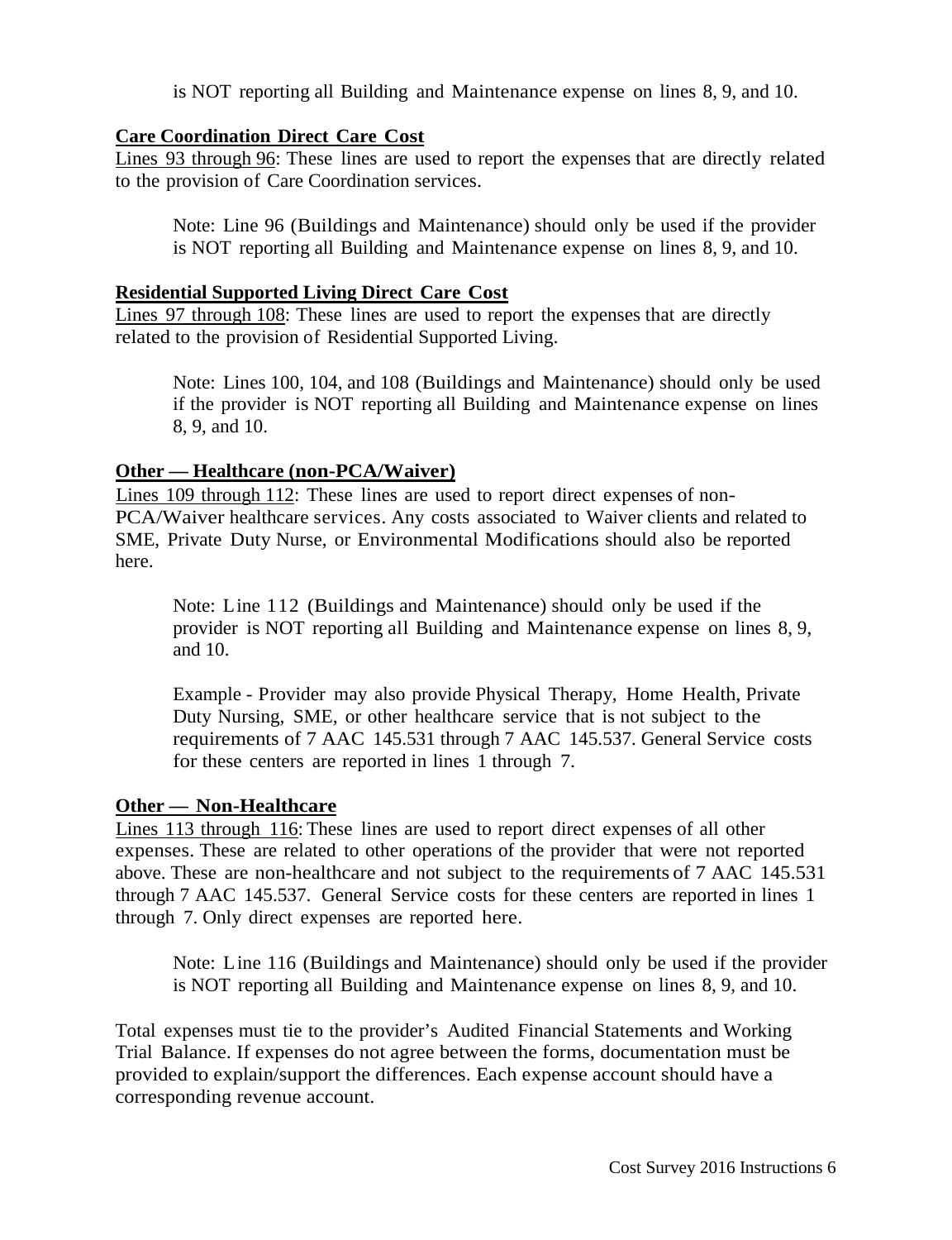## **Revenue and Statistics Worksheet**

PART I: This section of the worksheet is used to report revenue (charges) information. All of the consolidated provider's revenues (charges) earned in the survey report year must be reported here. The total reported revenue must tie to the Audited Financial Statements(AFS) and Working Trial Balance. If reported revenue totals do not agree between the forms, documentation must be provided to explain/support the differences. Each revenue account should have a corresponding expense account.

Revenues and units of service must be reported by service category. Both total and Medicaid units of service must be reported. Procedure code categories are provided. Use of a Medicaid procedure code does not indicate that only Medicaid revenue received from that procedure code is reported. Services similar to Medicaid services are included in the total. For example, if a provider receives \$50,000 in revenue from Medicaid, and \$150,000 in revenue from other payers, \$50,000 is reported in the Waiver Medicaid column and \$150,000 is reported in the All Other Revenue column. Units of service and revenues must be reported before any adjustments (bad debt, discounts, other).

- Column 1: Report revenue received for Medicaid Home and Community Based Waiver (HCBW) and PCA services by listed procedure code.
- Column 2: Report revenue received for services similar to the procedure code listed. This may include private self-pay clients, General Relief clients, Veteran's Administration, Non-Waiver Medicaid (such as Taxi), or other type of service payment.
- Column 3: Automatic sum of the two prior columns.
- Column 4: Report units of service paid for Medicaid HCBW and PCA services by listed procedure code.
- Column 5: Report units of service paid for services similar to the procedure code listed. This may include private self-pay clients, General Relief clients, VA, or other type of service payment.
- Column 6: Automatic sum of the two prior columns.

Revenues generated which are not related to services similar to HCBW services, Care Coordination, PCA services, or Assisted Living must be reported in the "Other Revenue" section.

Examples include but are not limited to: Other health care (prescription, SME) and non-healthcare related services (rentals, grant income, donations, fund raisers, interest, vending machines, laundry and on site store.)

PART II: This section of the worksheet is used to report the staffing ratio for services that include group services. This information will be used to help inform the special calculations.

Column 1: Report the average number of individuals in a group for each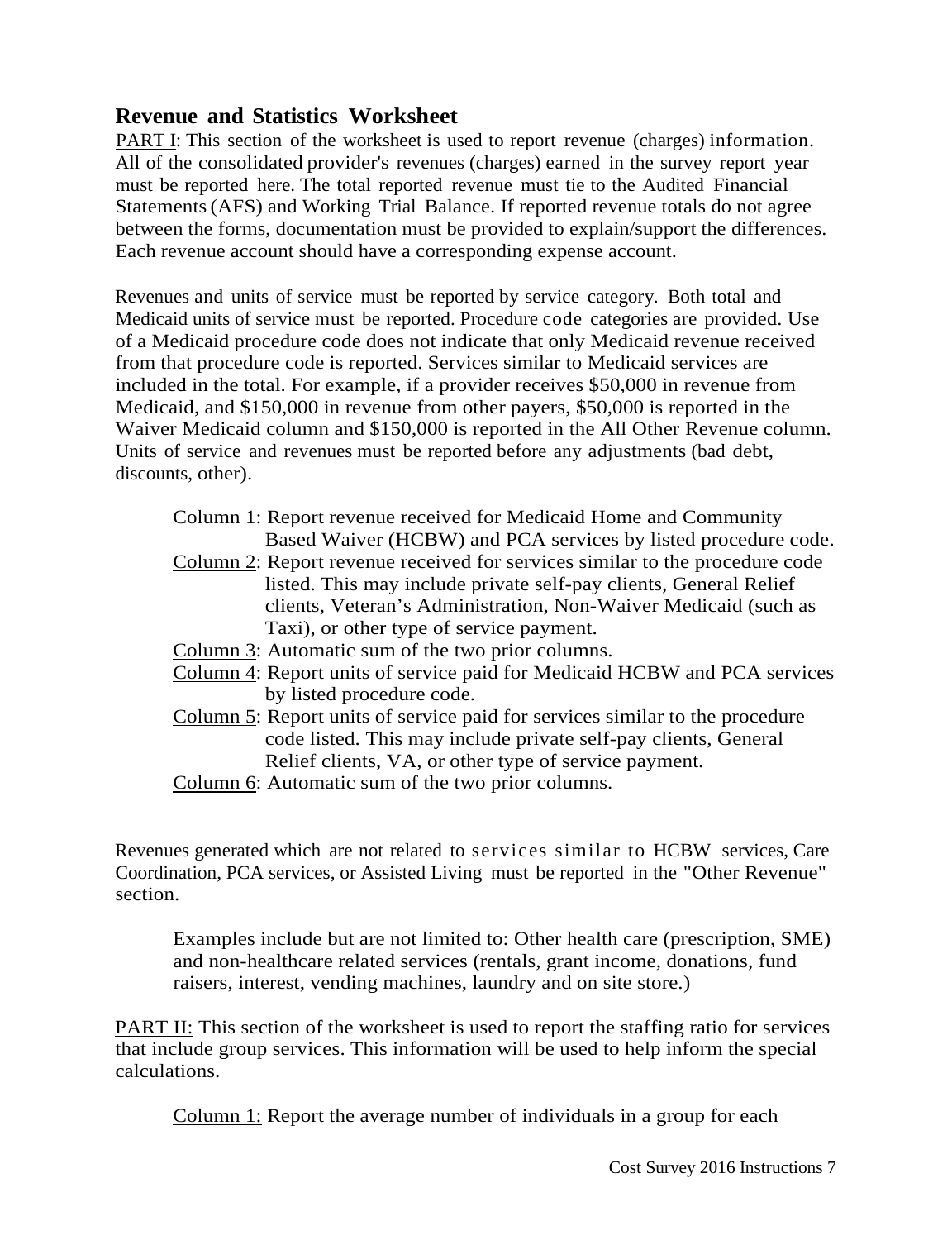service.

PART III: This section of the worksheet is used to report the number of hours paid and compensation.

Column 1: Report the number of paid hours by position type listed.

Column 2: By each position type report the amount of compensation paid. This is the amount actually paid to individuals. Amounts not paid to individuals such as insurance benefits are not reported here.

# **Related Party Worksheet**

On this worksheet the consolidated provider must report amounts of expenditures related to transactions with related parties if they exceeded \$5,000. If more than \$5,000 of expenses is related party expense then all of the related party expenses contained within the Expense Worksheet must be reported.

For these cost survey purposes- Related to the provider means that the provider to a significant extent is associated or affiliated with or has control of, or is controlled by, the organization furnishing the services, facilities, or supplies. A related party is where the parties are related by common ownership or control. The existence of an immediate family relationship will create the presumption of relatedness through control or attribution of ownership or equity interests. Control exists where an individual or an organization has the power, directly or indirectly, significantly to influence or direct the actions or policies of an organization or institution.

Examples of a reportable transaction include:

- Payments to the provider's full or part owners (individual or incorporated) for:
	- o Salary,
	- o Rent/lease
	- o Contract services
	- o Supplies
- Payments to relatives of the providers full or part owners. Example: Owner / provider hires nephew to mow lawns and shovel snow. If the reported expense is greater than \$5,000, then it must be reported here.
- Purchase of equipment, supplies, contract services, or other item for the related party when the benefit is intended for the related party and not the operations of the providers.
- Purchase of equipment, supplies, contract services, or other item for relatives of the related party when the benefit is intended for the relative of the related party and not the provider's operations.

For each related party transaction show:

- Expense Worksheet line number that contains the expense,
- Amount of the expense,
- Name of the person or organization paid,
- Percent of related ownership;
- Hours worked, and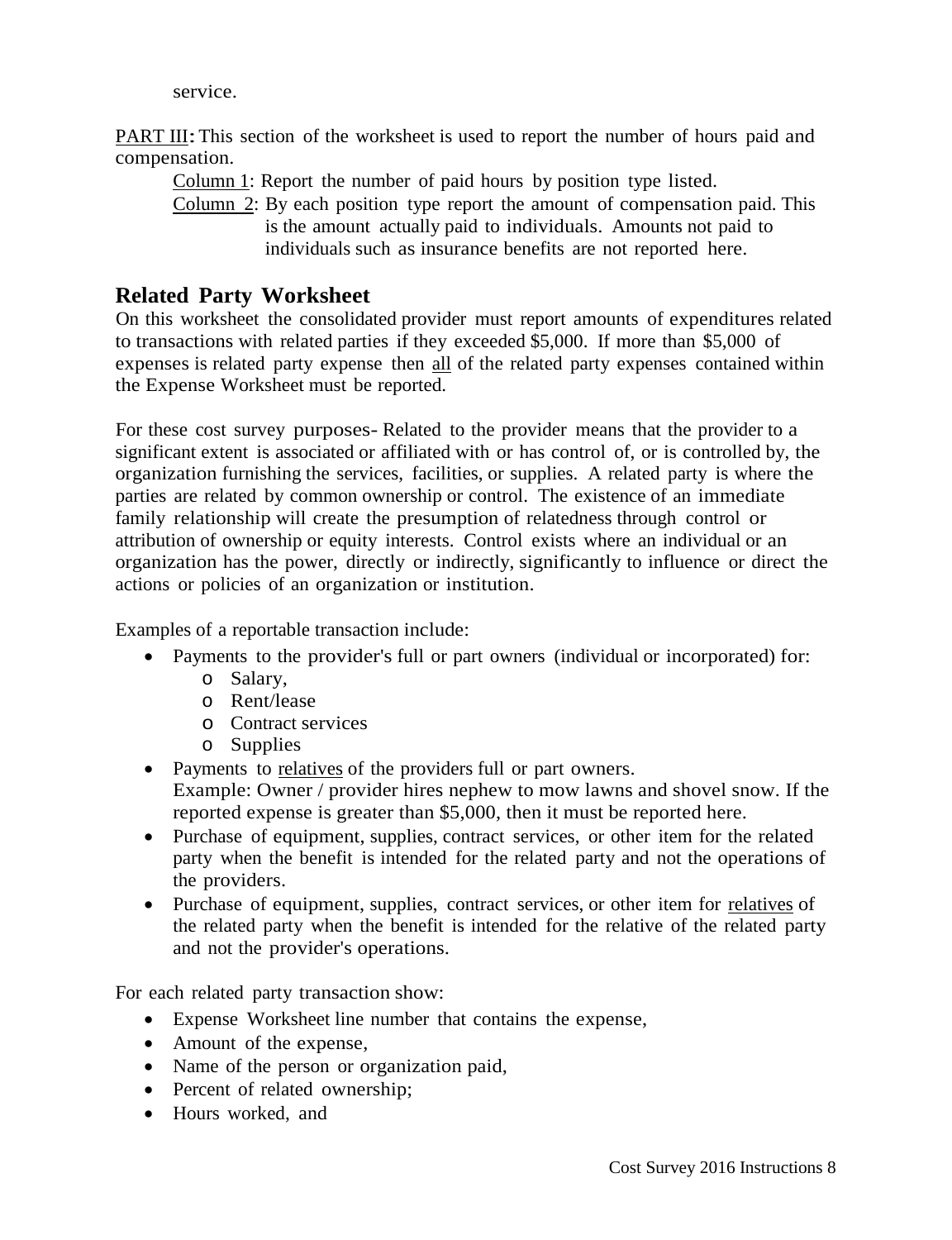• Symbol which best describes the relationship between the parties.

## **Buildings Worksheet**

This spreadsheet is used to identify each building owned, rented, or leased by the consolidated provider. All of the provider's Medicaid provider/billing numbers must be identified on this worksheet. A location may need to be repeated two or more times in order to show the business location of each Medicaid provider/bill number owned by the provider. Also, a Medicaid provider/billing number may need to be repeated to show activities of the building.

Column 1- Physical Address: Each building owned, rented, or leased by the provider must be reported in this column. Physical address must include street address and the town/city located.

Column 2- Medicaid/Provider Number: All Medicaid provider numbers of the provider must be reported in this column. A building location may need to be repeated two or more times in order to show the business location of each Medicaid provider/billing number of the provider. Also, a Medicaid provider/billing number may need to be repeated to show activities of the building if more than one building is used for services billed under the Medicaid provider/billing number.

If a provider number has no specific location the location of the general administration building or central operation building should be used.

Column 3 - Certified (licensed) beds:Report the number of certified beds of the location if appropriate. If certified status does not apply report licensed beds. If there is no bed capacity leave blank or mark N/A in the appropriate box. If the building is not used for PCA or Waiver services leave blank or mark N/A.

Column  $4$  – Building Use Code(s): For each location identify the use of the building by the appropriate use code. Use codes are:

- 1)  $A = General$  (Administration) area
- 2)  $B = PCA$  or Waiver Service area
- 3) C =Non-Waiver Service or other operations area

A building may have only one appropriate use code or it may have two or three.

Example of non-PCA/Waiver activity-space rented to non-recipient; area where other health care services (non-Waiver/PCA) are provided; unused areas; living space for individuals not providing PCA/Waiver services care; etc.

# **Home Office Worksheet**

For Medicare and/or Medicaid purposes, a chain organization consists of a group of two or more health care facilities or at least one health care facility and any other business or entity owned, leased, or, through any other device, controlled by one organization.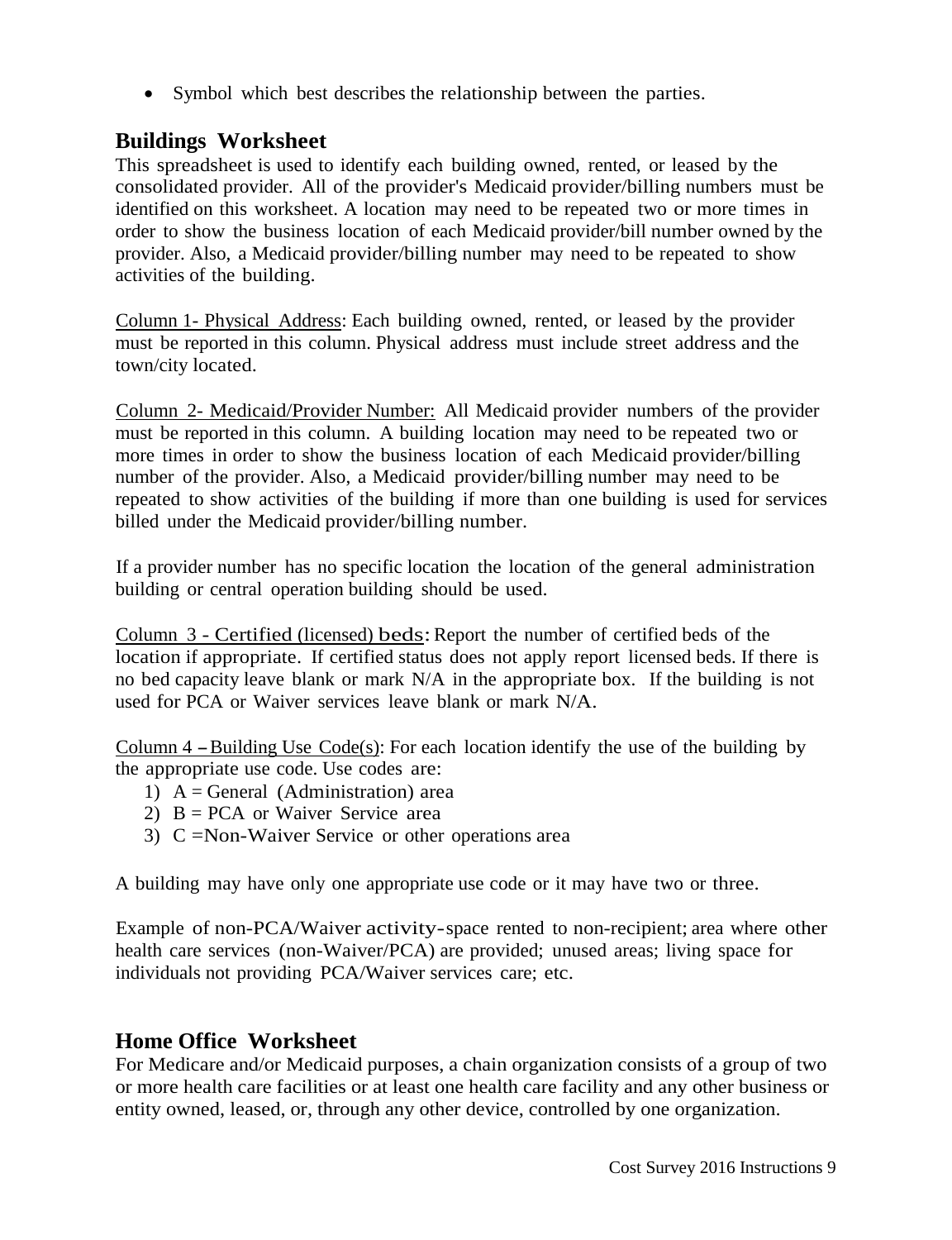Chain organizations include, but are not limited to, chains operated by proprietary organizations and chains operated by various religious, charitable and governmental organizations. A chain organization may also include business organizations engaged in other activities not directed related to health care.

Home offices of chain organization vary greatly in size, number of locations, staff, mode of operations, and service furnished to the facilities in the chain. Home offices usually furnish central management and administrative services, e.g., centralized accounting, purchasing, personnel services, management direction and control, and other services.

Often the home office of a chain organization charges a management fee to the providers in the chain for services the home office furnishes. Management fees charges between related organizations are not allowable costs except as provided in CMS Pub. 15-I, Chapter 10. Such fees must be deleted from the provider's cost report. However, when management fees between related organizations are disallowed, the home office's reasonable costs for providing the services related to patient care are included as allowable costs of the provider.

PART I: This section lists the total expenses of the home office organization. These expenses must tie to the home office organization's accounting documentation.

PART II: This section lists the other facilities that are served by the home office organization.

PART III: This section lists the home office expenses that are allocated to the Alaska provider and are included in the expenses listed on the Expense Worksheet.

PART IV: This section has the provider list the allocation basis of home office costs. Common allocation basis include, but are not limited to, a straight division between all facilities serviced or percent of labor hours.

## **Audited Financial Statements**

Audited Financial Statements must be completed by an independent (non-stakeholder) CPA who is licensed in the state of Alaska. CPA's may practice/reside in another state, but must be licensed through the State of Alaska. Providers may do a professional License search at: [http://commerce.state.ak.us/occ/OccSearch/main.cfm.](http://commerce.state.ak.us/occ/OccSearch/main.cfm)

The total reported expense and revenue must tie to the Audited Financial Statements (AFS) and Post Audited Working Trial Balance. If reported expense and revenue totals do not agree between the forms, documentation must be provided to explain/support the differences.

## **Post Audit Working Trial Balance**

The Post Audit Working Trial Balance is the list of account balances after all audit adjustments have been made.

The total reported expense and revenue must tie to the Audited Financial Statements